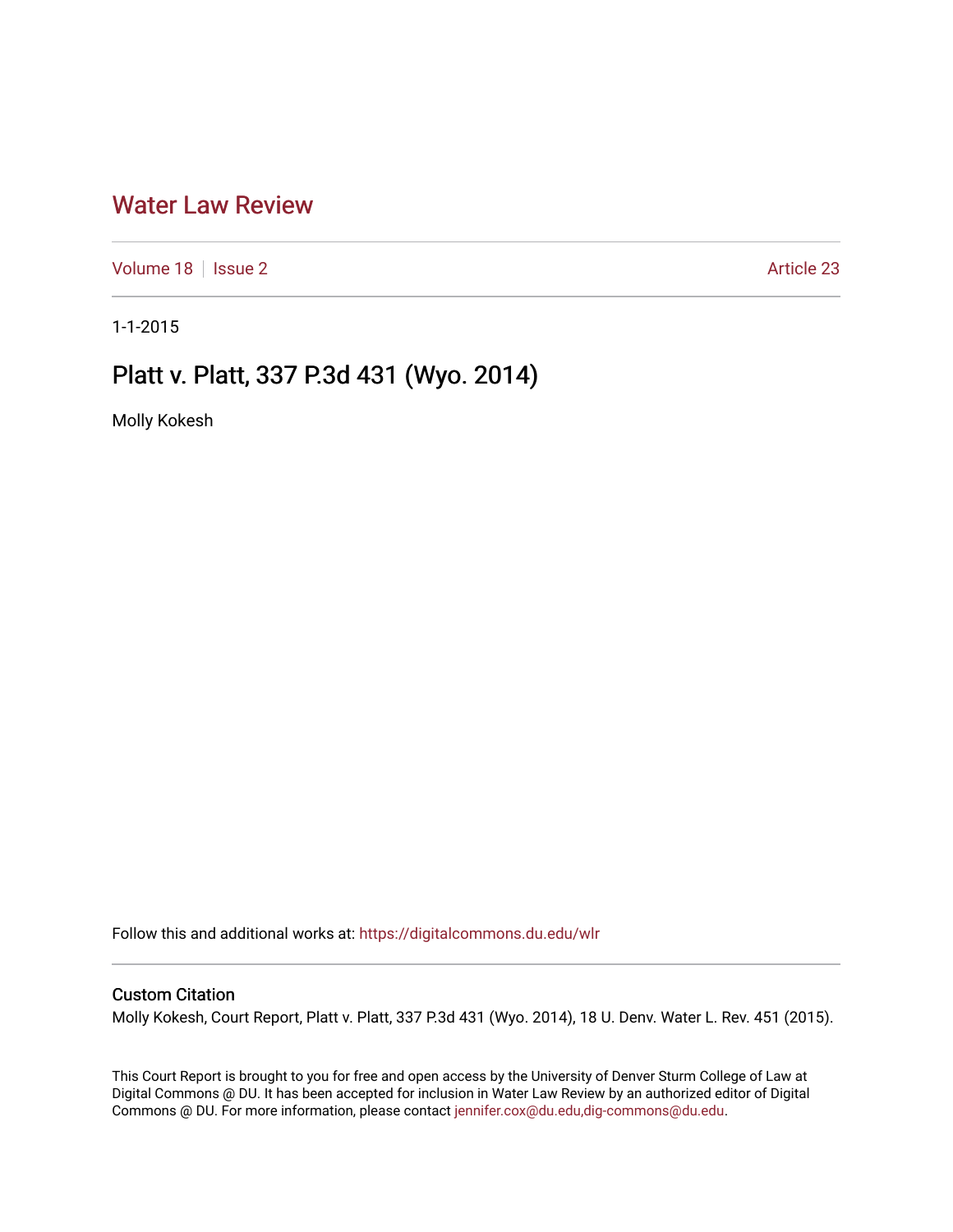Issue 2-

*COURT REIORTS*

ment was one of their only obligations under the contracts.

Finally, the Court held that North Loup did not act negligently by failing to deliver water to the Webers, even though non-delivery of the water might have been a statutory violation. Nebraska Revised Statutes section 46-263 makes it a misdemeanor for a person in charge "of a ditch or canal used for  $irrigation purposes \ldots$  to prevent or interfere with the proper delivery of water to the person or persons having the right thereto." North Loup argued that the statute was inapplicable because it applied to "persons" and not to "public 'entities." The Court did not address whether the statute applied to "public entities," instead linding that the statute did not require North Loup to deliver water to "those having no right to the water." The Court held that the Webers' nonpayment of the irrigation fees relieved North Loup of its duty to deliver water. Because North Loup had no duty to deliver the water at all, the Court found that North Loup's failure to deliver the water was not negligent.

Accordingly, the Court alfinned **die** district court's grant of North Loup's motion for summary judgment.

Kylie *lVvse*

#### **WYOMING**

Platt v. Platt, 337 P.3d 431 (Wyo. 2014) (holding the district court's order to partition in kind a ranch property, including the water rights appurtenant to the individual parcels, through construction of a separate ditch to carry water from one parcel to the other, was incomplete and clearly erroneous because the record lacked competent evidence to establish that the ditch requirement would not manifestly injure the value of the property).

Ralph E. Platt, Wayne W. Platt, and appellant Alice A. Platt ("Alice"), inherited their family ranch near Encampment, Wyoming. The Platt brothers eventually placed their half of the ranch in the Platt Ranch Trust (the "Trust"), one of the appellees in this case. Disagreenents concerning the operation of the ranch led the parties to seek partition in kind from the District Court of Carbon County, Wyoming ("district court"). Finding the parties were entitled to partition, the district court appointed three commissioners to detennine an equitable division of the land and water rights. The commissioners proposed a division of the land that the parties accepted, and additionally recommended allocation of the water rights to the parcels of land to which they were appurtenant.

In Wyoming, "[wlater rights can be partitioned along with the real property to which they pertain, provided that each parcel receives an equitable share of the right and has enough water to permit continued use of the land as it has historically been used." Historically, the Platt's irrigated the ranch by drawing water from the King Tumbull Ditch No. 2 located on the neighboring Kraft ranch, and then sending it through the North-South Ditch to flood-irrigate the Trust's parcel. They recaptured the remaining water to irrigate Alice's parcel. Because this system depended on a single water right, the commissioners determined that a ditch, headgate, and measuring device were necessary to meter and distinguish Alice's water from the Trust's. Accordingly, the commissioners reconnended establishing a "Dedicated Ditch" to separately carry Alice's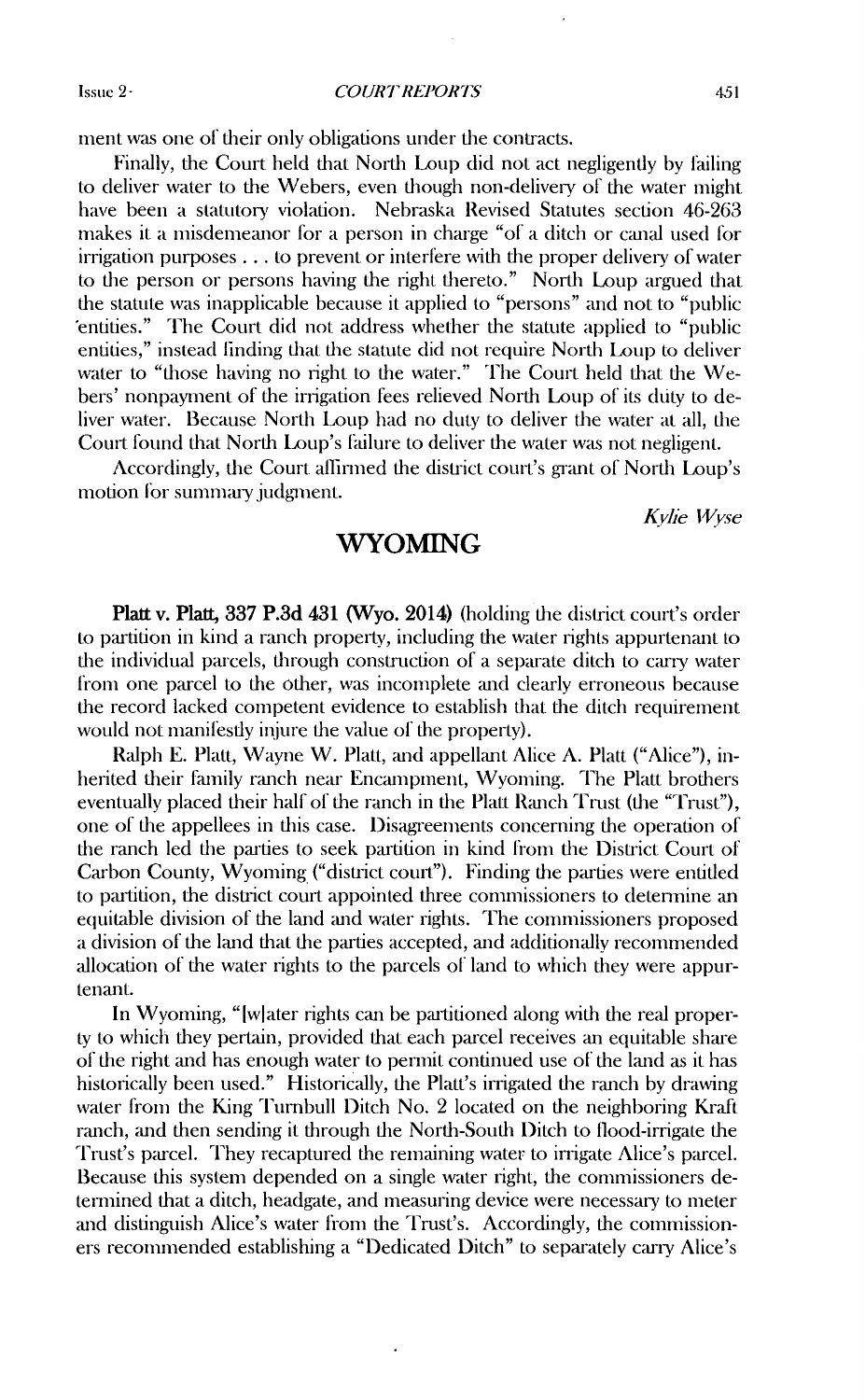allocated water to her property from the Trust's property.

In the first proceeding before the district court, the commissioners recommended the parties decide the location for the Dedicated Ditch because snow cover prevented the commissioners from locating it. When the parties were unable to agree on a location, the district court held a second hearing to decide the issue. The district court heard recommendations from the commissioners, Alice, and the Trust. Ultimately, the district court ordered the parties to construct the Trust's proposed "Westerly Ditch" because, although it was "arguably the most expensive option, [it offered] the best future outcome for both parties, being that there would be mininal to no interaction **be**tween them for maintenance and inspection." The Westerly Ditch required an easement from Kraft Ranches, a non-party. The district court ordered the parties share the cost of construction, including the cost of installing a workable irrigation system.

Alice appealed to the Wyoming Supreme Court ("Court"), arguing that the district court's order for construction of the Westerly Ditch was legally and factually erroneous because it required her to obtain an easement from a nonparty and to change her means of water conveyance without evidence that she could do either without causing manifest injury to the value of her property.

On appeal, the Court first addressed whether the district court's first order for partition in kind of the parties' property was clearly erroneous. Under Wyoming law, partition in kind is inappropriate if "the real property cannot be divided in kind without causing manifest injury to its value." In the first proceeding, the district court determined the property could be partitioned **in** kind "without manifest injury to the whole" despite the fact that the commissioners did not determine the exact location of the Dedicated Ditch. The Court found this conclusion erroneous. Given that Alice planned to use the partitioned property for agriculture and ranching, knowing whether and how water could be delivered to her parcel was essential to determining the land's value. The Court noted "Ithere can be little doubt that a property with good water rights and a means to convey the water to the land is worth considerably more in arid Wyoming than land without one or the other." The Court held that the location of the Dedicated Ditch would also affect the value of the Trust's parcel because two of the ditch locations the district court considered would have used seven acres of the Trust's valuable hay meadows. Because the location of the Dedicated Ditch would impact the partitioned property's value, the Court held the district court's finding that partition in kind would not manifestly injure the value of the property, without affirmatively locating the ditch, was clearly erroneous.

Next, the Court addressed whether the district court erred in the second proceeding when it ordered the parties to build the Westerly Ditch because it required an easement from a non-party, Kraft Ranches. Alice argued the district court could not require the parties to obtain an additional easement across Kraft Ranches's property without evidence of permission. The Platt brothers argued that the district court could require the easement because evidence in the record demonstrated Kraft Ranches would grant it. The Court began by noting that it was a matter of first impression whether a court has the power to order a party to obtain an easement from a non-party in a partition proceeding. The Court held that one approach to the issue may lie in the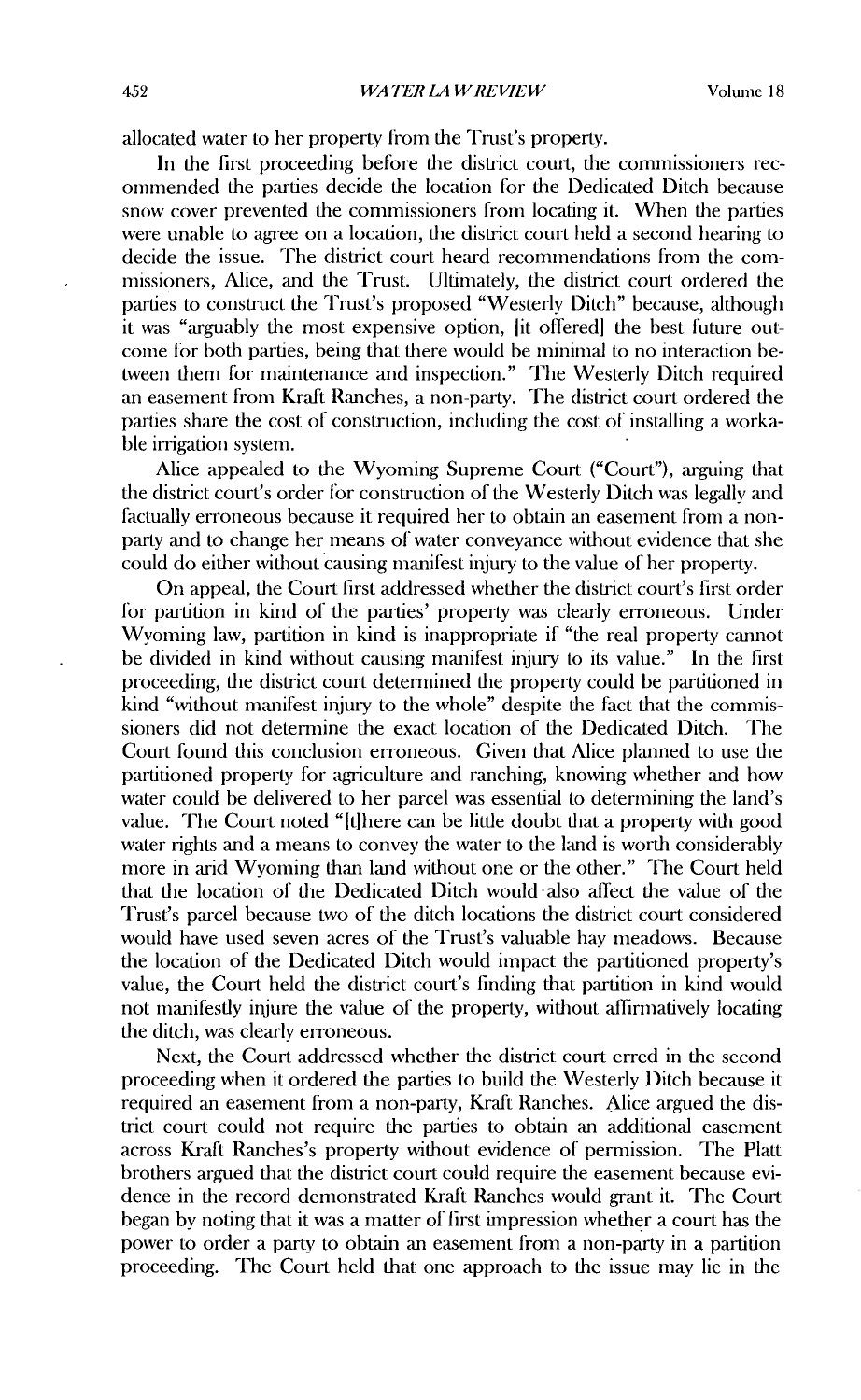common law doctrine of "owelty," where one coparcener compensates the other when land is not capable of being partitioned into exactly equal shares. Accordingly, had the record supported a conclusion that it was possible to obtain an easement from Kraft Ranches and build a ditch connecting the Westerly Ditch to King Turnbull Ditch No. 2, the district court could have ordered the Trust to pay the difference in value or divide the cost of construction between the parties to effectuate an equitable partition.

The Court held, however, that the "vague promise of future performance" from Kraft Ranches in the commissioners' report was not specific enough to constitute consent to an easement under the Statute of Frauds. Because the district court did not detennine if the easement (i) could be obtained, (ii) would allow appropriate construction and necessary maintenance of the ditch, or (iii) would run with the land, the Court held it had no basis to determine that the partition was equitable, nor that the order would not manifestly injure the value of the partitioned property.

Next, the Court considered whether the district court's order for construction of the Westerly Ditch required Alice to change her means of conveyance for the water she received in the partition. Alice argued she could not be compelled to change her means of conveyance because Wyoming law requires her to petition the State Board of Control for the change, but does not guarantee permission. The Trust argued that a person can change their The Trust argued that a person can change their means of conveyance without petitioning the Board of Control. The Court held that the Wyoming Legislature did intend to "require a person changing the means of conveyance of water supplied through a water right to obtain approval by the Board of Control," but that the district court did not order Alice to change her means of conveyance. If the district court required construction of the Westerly I)itch on remand, Alice could choose to change her means of conveyance to bring water to her land, or choose not to change her means of conveyance and forego her water rights. The Court noted that this result "may be a Hobson's choice, but it may also be unavoidable." However, the Court also noted the lack of evidence demonstrating that Alice could obtain approval to change her means of conveyance. On remand, evidence that Alice could not obtain permission to change the means of conveyance would negatively affect the value of her partitioned parcel and weigh against the Westerly Ditch as an equitable means of dividing the property.

Finally, the Court considered whether the district court abused its discretion in choosing the Westerly Ditch over the alternatives that Alice and the commissioners suggested. Alice contended that building the Westerly Ditch was a high cost risk because the ditch was unproven. The Trust argued that evidence presented at trial showed the Westerly Ditch could be successfully built and operated. The Court concluded the district court did not review evidence of construction costs for the Westerly Ditch until after selecting it, and remanded the issue of whether the cost of building the Westerly Ditch would manifestly injure the value of the property.